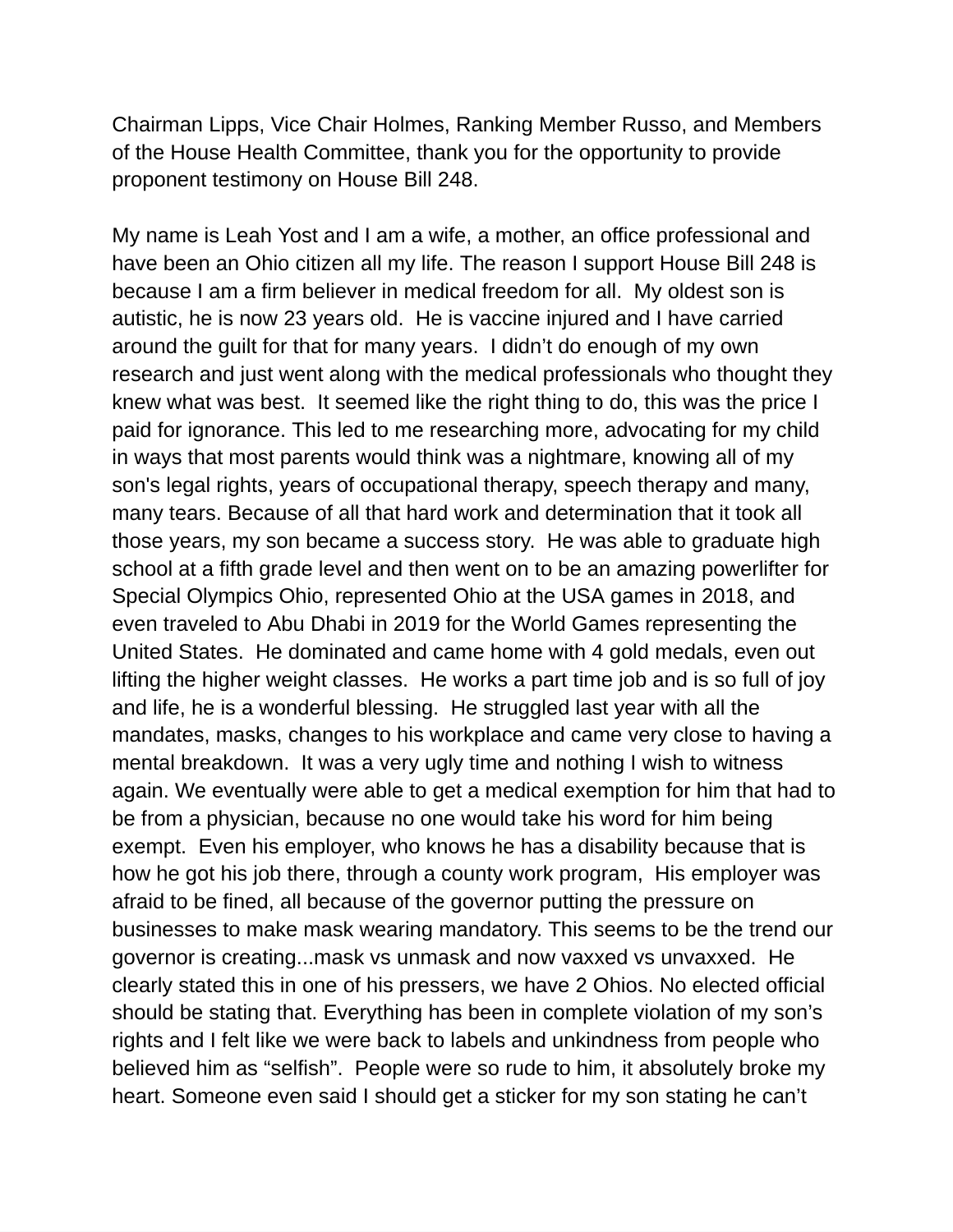mask during the whole mask fiasco, how appalling. This is not Nazi Germany, but it is sure starting to move closer to that. This will be next for all this vaccine madness for sure, passports and such, show your papers. Which we all know now, is not a conspiracy theory. My health information is my business, no one else's. This should not even be questioned. I don't see people supporting asking people other private information such as what other conditions they may have, hepatitis, HIV, or whatever. The line needs to be drawn, health information is to remain private between patient and physician as well as the decision of health care. Vaccination status should not be brought up in any situation. I have witnessed it so much, it's like people patting themselves on the back for taking something they couldn't even tell you what is in it. Apparently pharmacists can't either, because the information packets are blank.

Once this year came my son was past all the 2020 madness and he was in his happy place once again. Now we are entering a new phase and I am so very worried. Mandating vaccines and going even further to require vaccination status to enter certain places, how have we even come to this. Step back and actually look at what this is all causing. It is disgusting!! This will be discrimination against my son even more because he IS NOT going to be vaccinated, with any covid vaccine or other kind. He has paid enough for that already. What will happen, will he lose his job over this? Will he be barred from competing in a sport that he is so passionate about and hopes to eventually coach? Will he not even be able to coach because of his own choices he feels are best for his health? What will happen to his life if you allow businesses or the government to force mandate shots..shots that not one is 100 percent effective, not a single one. Polio comes the closest and that is it. Every single person could represent my son in our great state, would you expect everyone to not be free to make their own health decisions? The government has no business telling us what to do medically with our bodies. Medical professionals can not even force people. They can recommend and we can either take the advice they give, go get another opinion, or find another solution ourselves if we so chose. Our freedoms over our own choices are ours, granted by God and the Constitution of our great nation. As long as we aren't breaking the law, freedom over what we inject into our bodies is our decision alone and should remain that way. It literally boggles my mind that we are even having this discussion. My son has suffered enough through his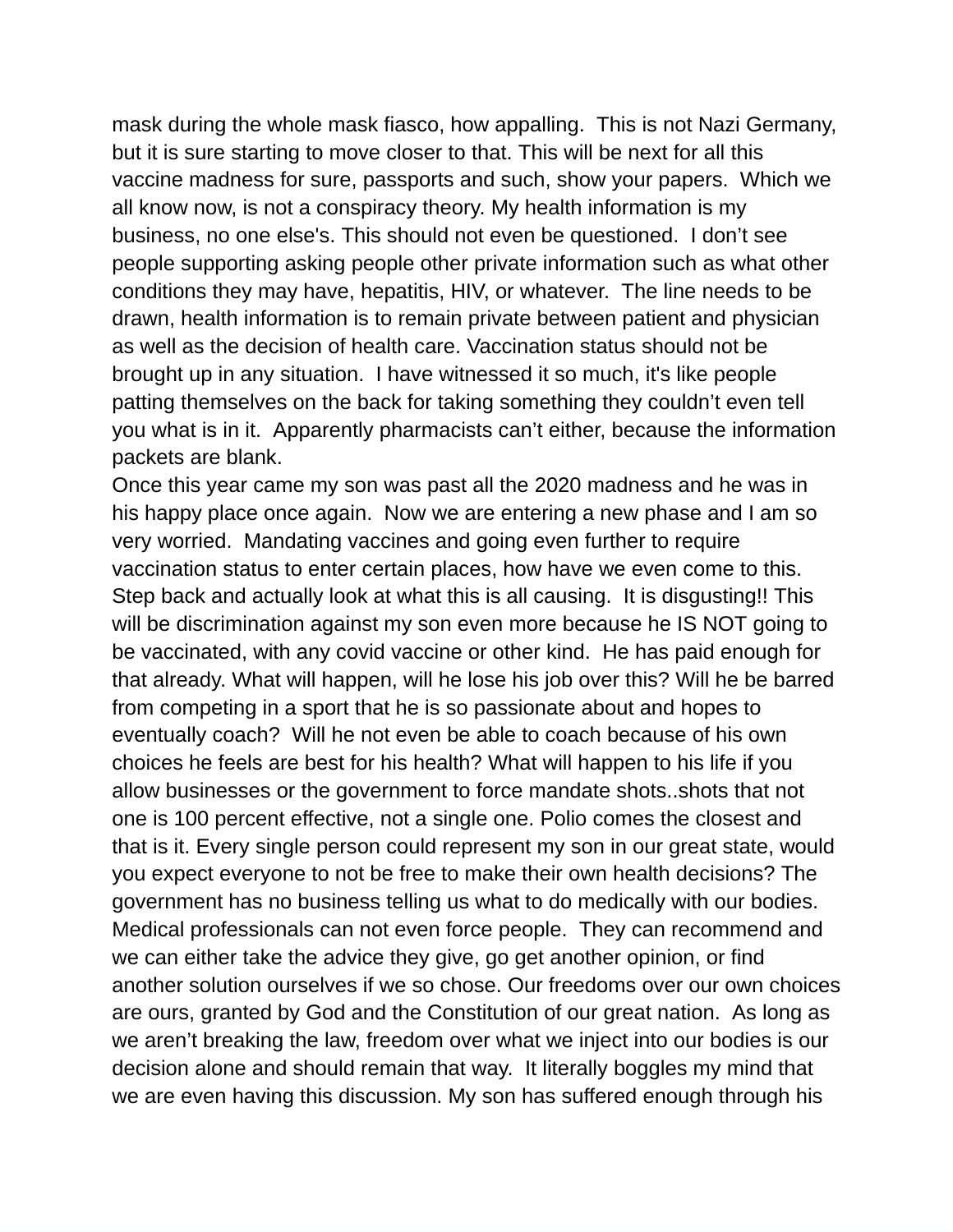life because I thought I was doing the right thing at the time. You need to do the right thing at this time, do not carry the guilt like I have thinking you did the right thing because so called "experts" are saying this or that. We need to do better for everyone. We are free and our choices should remain so. And before anyone thinks I am some anti-vaxxer, my children have most of their vaccinations. My youngest child does have a current school exemption because he does not have the MMR vaccine, which is my right to decide as his parent, and he is perfectly fine. I spaced out his other shots because I was more cautious. Our pediatrician was very supportive of this and went with my judgement as his parent to make the best decision for my child. I am not anti-vaxx, but I am anti-ignorance now. The covid vaccines are new. We do not know the long term effects of them and to me that is not worth injecting something in my body or my childrens bodies. I even know of people who have gotten the shots and had horrible reactions. One even had a stroke and I am not the only person, there are many others like me who know of people who have suffered because of these current shots being pushed on the masses by use of propaganda. If people want it, they can go get it, it is as simple as that. And red flags should immediately go up when it is being pushed, advertised to the extent it is, bribes being made for it, and now the threats of losing ones job or not being allowed to freely go to certain places. Every person in Ohio should never be forced, whether it be an office administrator like myself or a healthcare worker, or a teacher...no one!! We are adults, adults who can make our own decisions. We are not owned by the government, the government is supposed to work for us, the citizens and fight on our behalf, for us..not against us. Pharmaceutical companies are looking to profit off of all of this and then in turn those same companies will compensate any agency that supports their cause. We know this all to well. Our medical freedoms are so very important. No vaccine should be forced upon any citizen of Ohio. It doesn't matter what the vaccine is. We have the ability to make that choice for ourselves. Free choice!! Please pass this important bill, our freedoms depend on it. Make a difference and support the people you represent. This bill does not say people can't get vaccinated, but it stands for medical freedom and our rights as free citizens to live freely and make our own decisions.